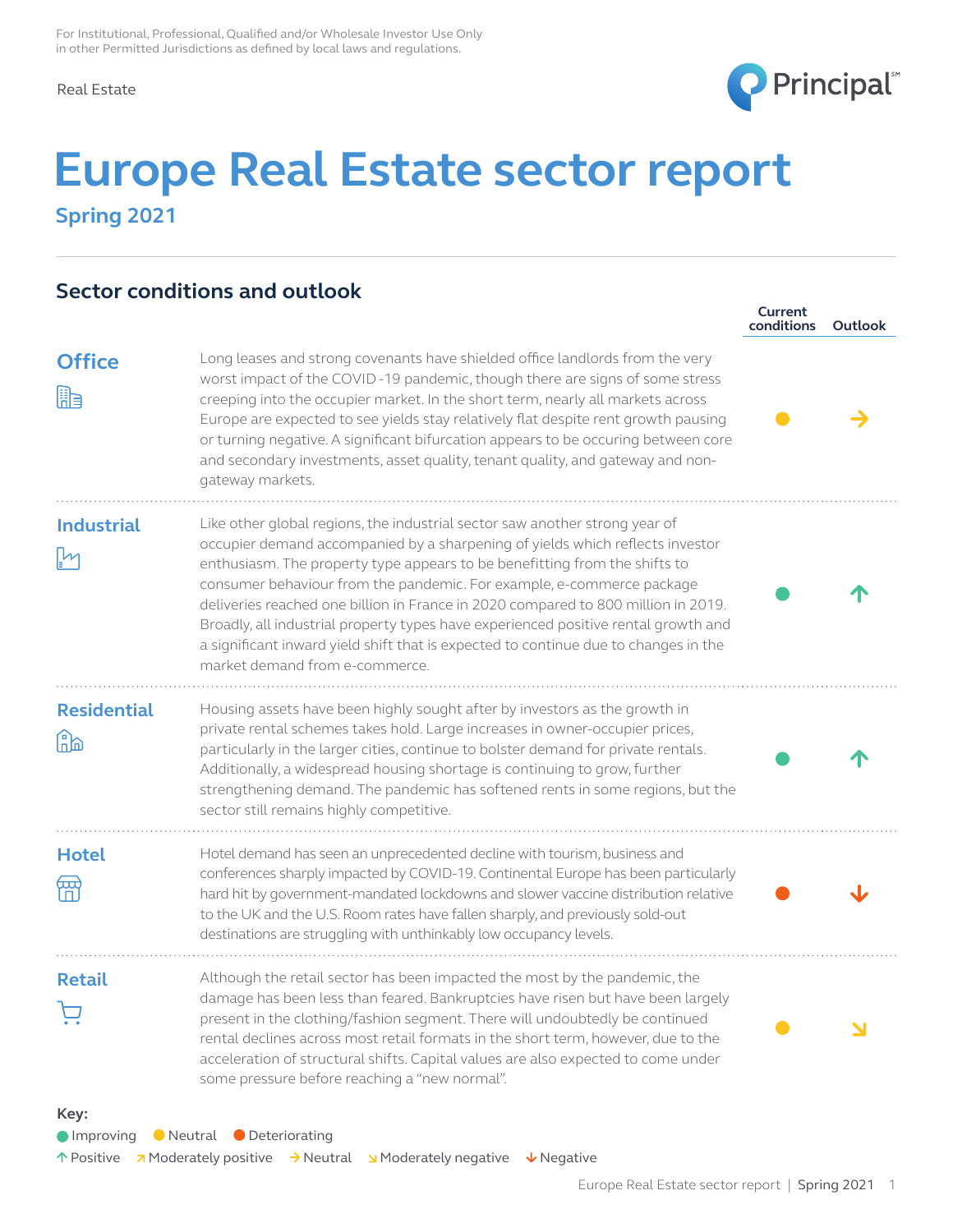|                                        |                                                                                                                                                                                                                                                                                                                                                                                                                                                                                                                                                                                                                                                               | Current<br>conditions | Outlook |
|----------------------------------------|---------------------------------------------------------------------------------------------------------------------------------------------------------------------------------------------------------------------------------------------------------------------------------------------------------------------------------------------------------------------------------------------------------------------------------------------------------------------------------------------------------------------------------------------------------------------------------------------------------------------------------------------------------------|-----------------------|---------|
| <b>Data centres</b>                    | The pandemic has focused investor attention towards data centres as an asset<br>class that has become a vital cog in the infrastructure of the European economy.<br>Data usage is growing exponentially higher among consumers and businesses,<br>leading to greater demand for the product type. The main occupier groups are the<br>co-location operators and the cloud service providers, with the latter under huge<br>pressure to expand. In order to do so, they are taking space in co-location assets,<br>partnering with developers and building out their own assets.                                                                               |                       |         |
| <b>Healthcare</b><br>₫                 | The European market for healthcare real estate continues to grow substantially,<br>reflecting the demographic structure of the continent. However, there are<br>material differences in the structure and use of healthcare across Europe.<br>Northern European countries make greater use of assisted care and senior living<br>facilities compared to the south where it is common to find multi-generation<br>living arrangements across households. As a result, the nature of healthcare<br>real estate varies quite widely and understanding the subtle nuances by country<br>becomes critical for investors in assessing opportunities in this sector. |                       |         |
| <b>Student</b><br>housing<br>AA        | A well-established institutional property type in the U.S. and UK, student housing<br>is becoming a significant investment destination on continental Europe. While<br>traditional educational powerhouses, such as Germany and France, continue to<br>be highly sought after, growth in world-class educational establishments across<br>Europe is spurring a spate of housing opportunities. As a result, we expect ongoing<br>institutional interest in student housing, not just in traditionally strong markets, but<br>also in cities establishing themselves as competitive centres of higher education.                                               |                       |         |
| Key:<br><b>Improving</b><br>个 Positive | ● Neutral ● Deteriorating<br>7 Moderately positive → Neutral J Moderately negative ↓ Negative                                                                                                                                                                                                                                                                                                                                                                                                                                                                                                                                                                 |                       |         |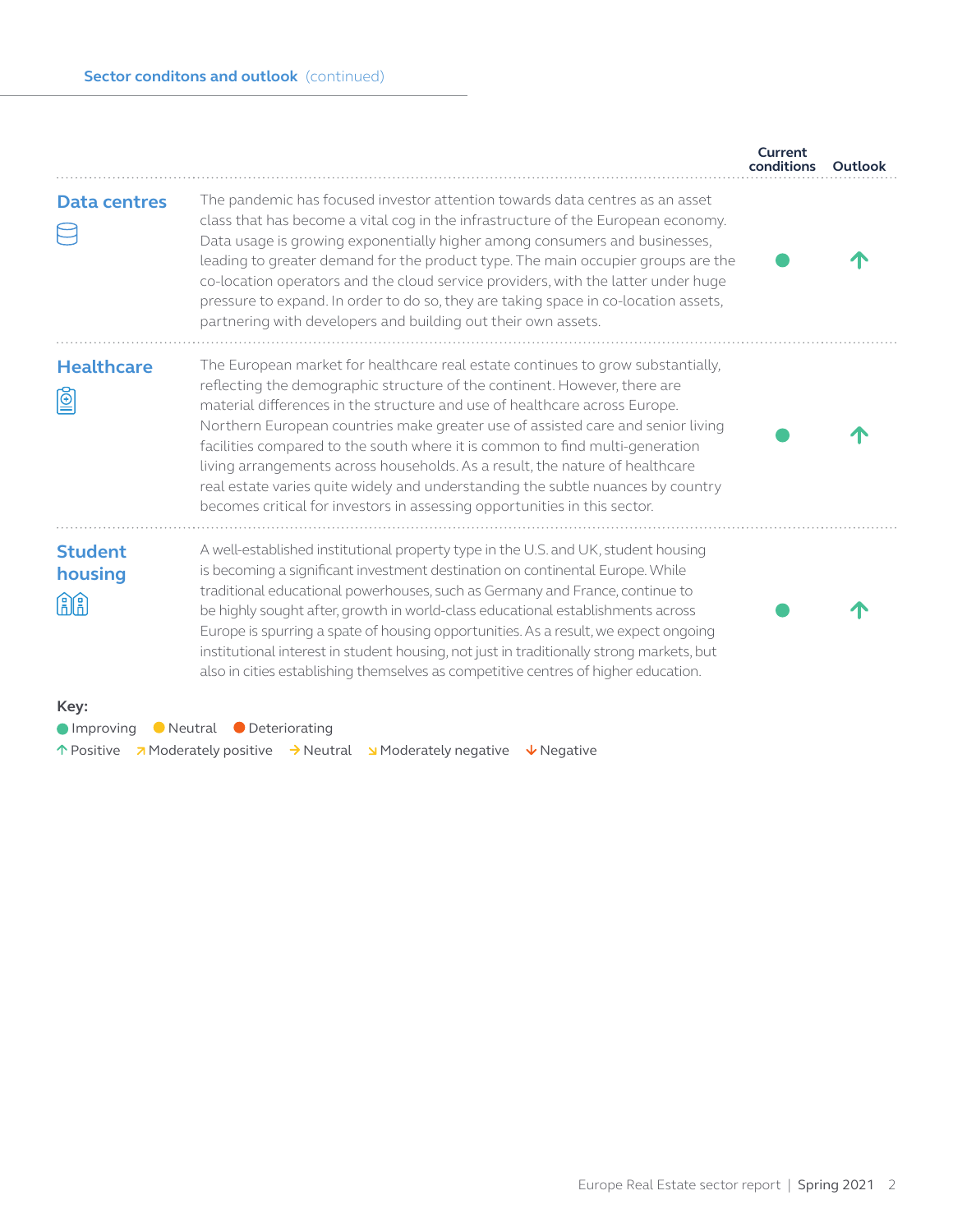### **B** Office

| <b>Sector rating</b> | New supply | <b>Demand</b> | <b>Rent growth</b>                                                                                              | <b>Capital values</b> | <b>REIT pricing</b><br>relative to NAV* |
|----------------------|------------|---------------|-----------------------------------------------------------------------------------------------------------------|-----------------------|-----------------------------------------|
|                      |            |               | slz.                                                                                                            |                       |                                         |
|                      |            |               | <b>Key:</b> $\uparrow$ Positive <b>7</b> Moderately positive $\rightarrow$ Neutral <b>N</b> Moderately negative | $\vee$ Negative       |                                         |

\*REIT pricing relative to NAV: Red/downward yellow signifies prices are trading at a discount, upward if trading at a premium.

#### **Private equity**

Despite a deep recession and decline in corporate sentiment, office properties have largely remained shielded from the worst impact of the COVID-19 pandemic. A combination of longer leases, strong covenants and relatively healthy corporate environment has provided office landlords a substantial cushion. That said, the office sector is a tale of two cities with demand for Prime/A-grade office assets, aided by long leases, remaining in high demand. Additionally, dense, urban gateway markets dependent on mass transit and international business have felt the stress from occupier markets more deeply than smaller markets that are more focused on regional economies. This "K" shaped pattern in occupier demand is not unique to office markets per se, but is very visible given the high profile of these assets in global property markets.

In the short term, nearly all markets across Europe are expected to see yields stay relatively flat despite rent growth pausing or turning negative. Fortunately, supply is low, particularly in comparison to the Global Financial Crisis (GFC). Longer term, the outlook is still opaque, however. There are still uncertainties with costcutting measures by companies and the true effect remote work will have on the broader sector. As such while remaining structurally optimistic in the long run, we note that there is a significant bifurcation between core and secondary investments, asset quality, tenant quality, and gateway and non-gateway markets.

This bifurcation is also evident in countries too. In France, headline rents in Paris for prime assets are seeing discounts of 20% to 25% while Le Defense has seen incentives touch 40%—levels last seen during the delivery wave of new product in 2011-2013. On the other hand, regional markets such as Lyon, Lille and Marseille have seen very strong take-up in occupancy. In Spain, demand has been weak due to the current office trends. This weakness, paired with new supply in core markets, such as Madrid and Barcelona, will result in pressure on vacancy rates which were previously at lows. Thus, rental growth should remain flat but tenant improvements (TI's) in prime locations are gathering pace and negatively impacting effective rents. Amsterdam and Rotterdam on the other hand saw very strong occupier demand in 2020. The UK continues to see short-term declines in rents and yields, though there is significant divergence between city centres and prime assets. Some regional areas which are undersupplied, such as Manchester, Edinburgh and Cambridge, also look relatively attractive in comparison to London.

Other sub-sectors have also seen growing interest among investors. In particular, medical office buildings and life sciences have garnered attention given the medical needs of the pandemic and emerging trends in Environmental, Social, and Governance (ESG). Assets with high quality tenants can provide portfolios with strong long-term cash flows. Retail can also be complimentary for medical office assets with welllocated pharmacies, drugstores or opticians being crucial.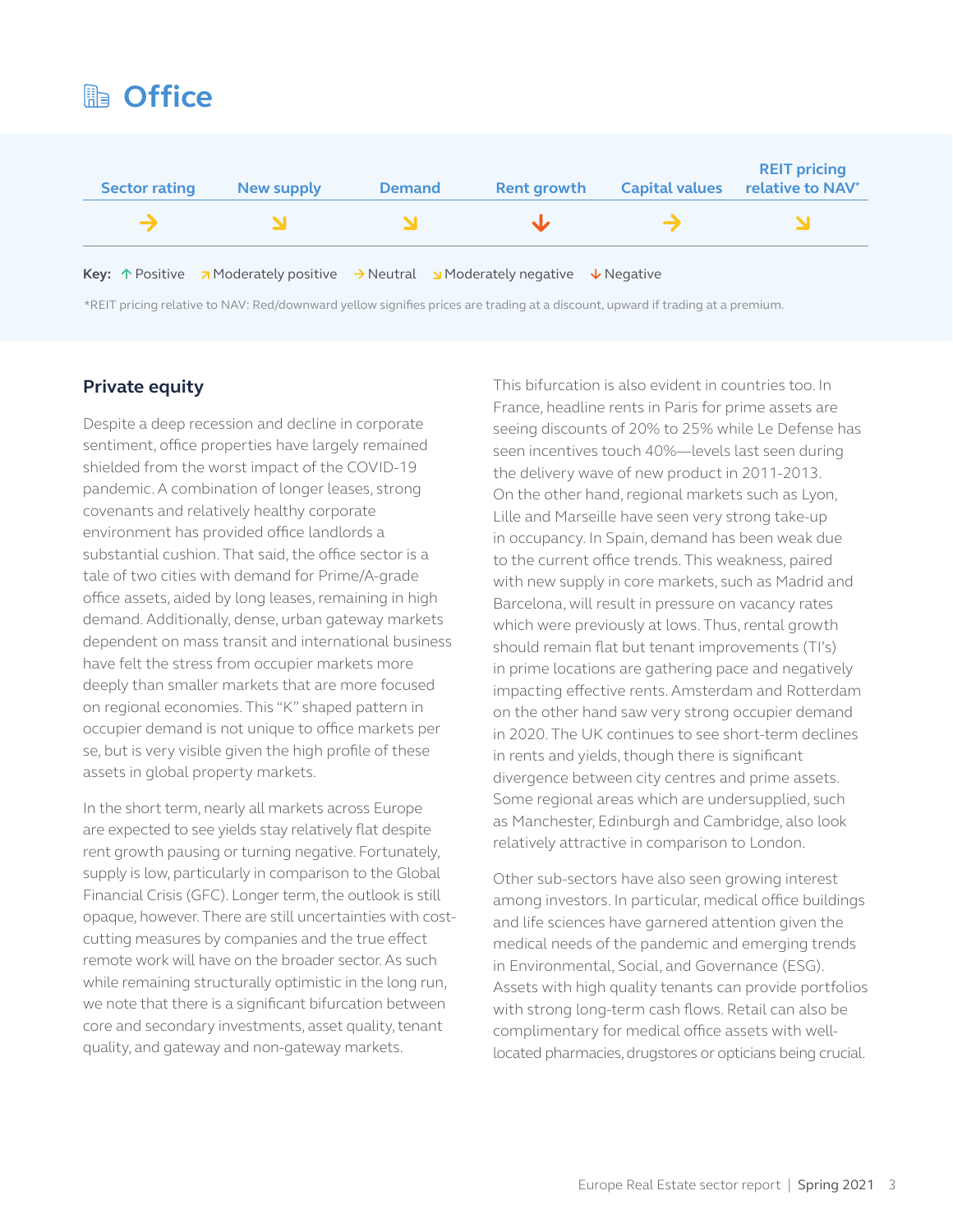#### **Public equity**

The story in the public equity markets is similar. Despite economic softness caused by lockdowns, there has not been wholesale dislocation. Overall leasing volumes are down 30% year-over-year but demand for Prime/Agrade office space has held up. For example, in London, overall vacancy is now 7.5% despite grade A vacancy of less than 4% in the city and less than 2% for West End locations. Contiguous floorspace in high quality, well-located office buildings are extremely difficult to secure and office REITs have not reported issues with lease renewals or new lettings. Additionally, rents have been mostly in-line with March 2020 values and are very often ahead by a significant margin. However, TI's have increased, thus effective rents have slightly softened by 3% to 4% in prime locations and 10% for secondary/ poorer space, although listed company results report renewals/new leasing ahead of estimates. Similarly, investment demand for Prime/A-grade, or office assets with the benefit of long leases, remains in high demand, with investment yields firming for this category and now below 4% across the board, with London looking cheaper than peers, on a relative yield-basis, post-Brexit.

Looking forward into 2021, a cyclical recovery from an economic trough is typically supportive for the office sector given reliance on employment growth and corporate confidence. But values and rents have yet to fall and vacancy has yet to rise. This makes the expectation of a rebound in values and timing problematic at this point. Not surprisingly therefore, the UK/European office REITs fortunes for the next 12 months remain hotly debated, with sell-side forecasts still assuming 10% downside in rents and a marginal softening in investment yields. Yet even in 2020 listed companies continued to meaningfully exceed estimated rental values both at review and on new lettings with a lot of space reportedly under offer 10% to 15% ahead of mid-year estimates.

Since office REITs in general own better-quality assets, we expect most to report flat to marginally positive NAV revisions, thus making stock valuations, at 15% to 30% discounts, appear reasonably attractive. There is risk that M&A activity could emerge to exploit the valuation gap between public and private markets, however.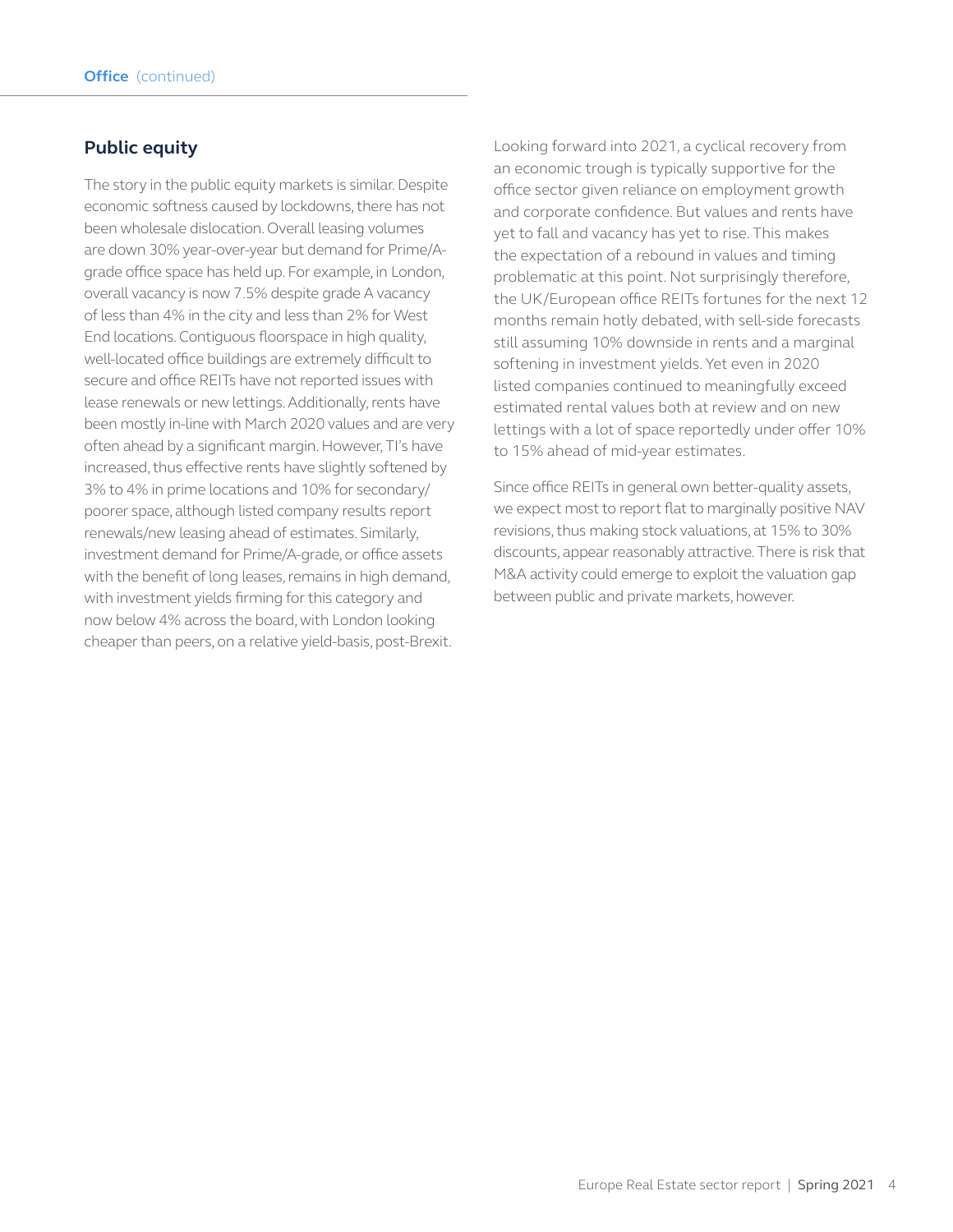## **Industrial**

| <b>Sector rating</b> | New supply | <b>Demand</b> | <b>Rent growth</b>                                                                                                                                                         | <b>Capital values</b> | <b>REIT pricing</b><br>relative to NAV* |
|----------------------|------------|---------------|----------------------------------------------------------------------------------------------------------------------------------------------------------------------------|-----------------------|-----------------------------------------|
| 个                    |            | $\sqrt{2}$    | $\sqrt{2}$                                                                                                                                                                 | $\sqrt{N}$            |                                         |
|                      |            |               | Key: $\Upsilon$ Positive $\overline{\phantom{a}}$ Moderately positive $\rightarrow$ Neutral $\overline{\phantom{a}}$ Moderately negative $\overline{\phantom{a}}$ Negative |                       |                                         |

\*REIT pricing relative to NAV: Red/downward yellow signifies prices are trading at a discount, upward if trading at a premium.

#### **Private equity**

Like other global regions, the industrial sector saw another strong year of occupier demand accompanied by a sharpening of yields which reflects investor enthusiasm. The property type appears to be benefitting from the shifts to consumer behaviour from the pandemic. For example, e-commerce package deliveries reached one billion in France in 2020 compared to 800 million in 2019. Broadly, all industrial property types have experienced positive rental growth and a significant inward yield shift that is expected to continue due to changes in the market demand from e-commerce.

As a result of heightened e-commerce demand, all subsectors of industrial have experienced positive rental growth and a significant inward shift in yields. Occupier surveys indicate the largest barrier to growth is labour supply constraints. Third party logistics (3PL) parties and online retailers continue to perform well and maintain strong demand. Although investment volume remains high, there is a scarcity of grade A warehouses and portfolio deals as many sellers are reluctant to let high-quality assets go. Increasingly, secondary cities and sub-prime buildings in land-limited areas, are seeing development and redevelopment.

E-commerce is uneven across Europe, however, with the UK seeing the greatest demand. As a result, growth in online shopping, as necessitated by the pandemic, is driving further consolidation in the last-mile segment of the sector. In the Netherlands, investors prefer locations near Randstad or areas which are already located within existing logistics hubs. Spain has also seen growth in the sector which was previously overlooked. Meanwhile, Italy has one of the lowest

e-commerce penetration rates in Europe but has seen an increase over the past year. As a result of the rise, the courier/last mile segment is growing rapidly not only around the major cities, but also in northern Italy and the rest of the peninsula. Cold storage is another interesting segment which has recently emerged. Owing to the growth of e-commerce, this segment has seen significant growth and is often more profitable, stable and linked to the warehouse segment rather than logistics. Investment opportunities are limited but growing.

### **Public equity**

Industrial was a strong outperformer in 2020 as the COVID-19 pandemic drove an acceleration in e-commerce trends and industrial assets benefited from the associated warehousing demand to meet growing customer requirements in big box and last mile locations. Favourable growth and rising investor interest drove consensus NAV revisions of approximately 10% year-over-year. The outlook also looks favourable heading into 2021 given high buildto-suit demand combined with relatively low levels of speculative development that is expected to accelerate rental growth, particularly in Continental Europe.

Investors are trying to understand whether there was a pull-forward in e-commerce demand, if restocking and higher inventory levels can drive demand even higher and whether cap rates can compress even further given the amount of capital chasing the sector. Industrial REITs traded at approximately 15% premiums to NAV at year-end on average, with more development exposed stocks trading at larger premiums and bigger box portfolios with slower rental growth prospects trading closer to NAV.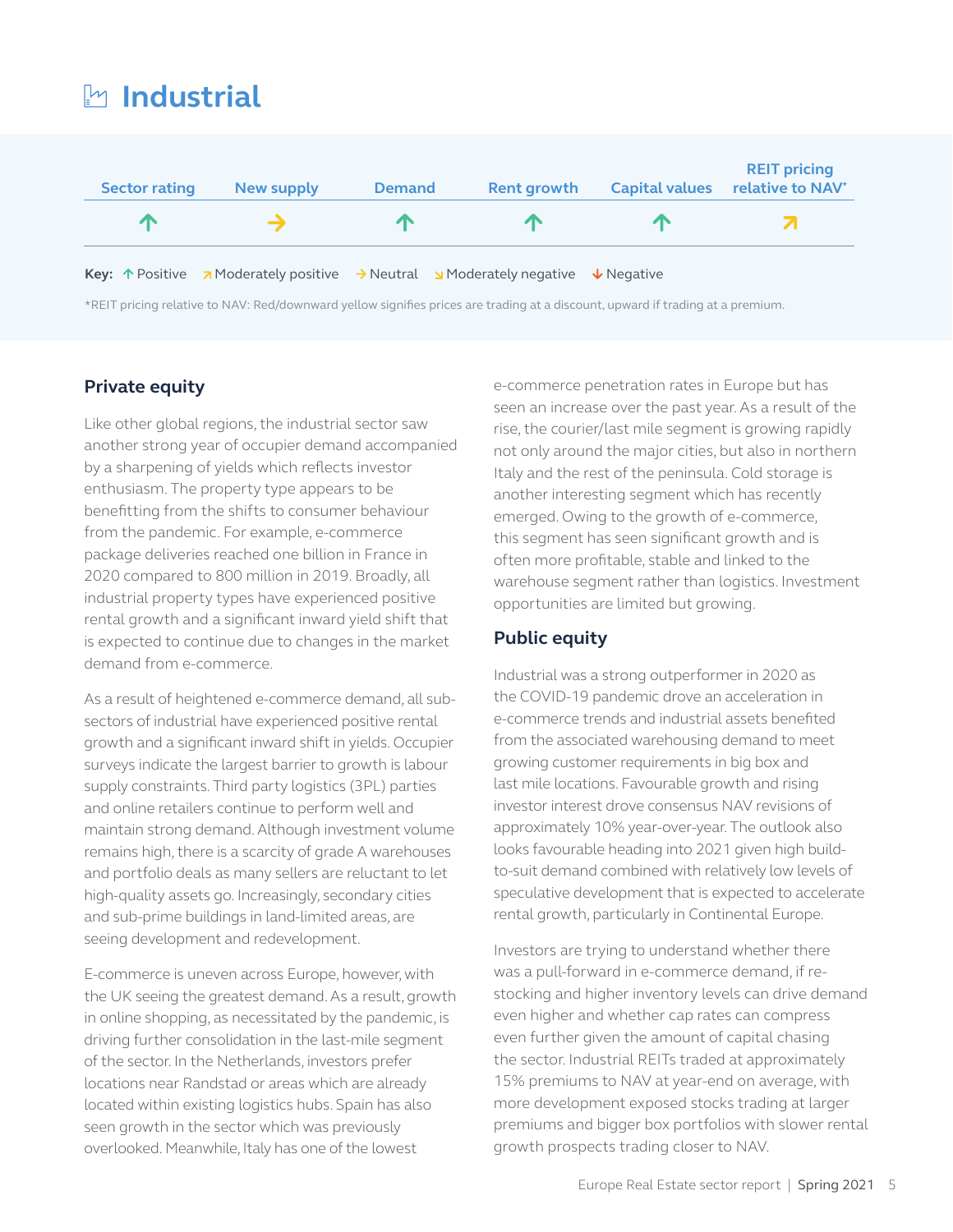### **Residential**



\*REIT pricing relative to NAV: Red/downward yellow signifies prices are trading at a discount, upward if trading at a premium.

#### **Private equity**

Similar to the industrial sector, housing assets have been highly sought after by investors as the growth in private rental schemes takes hold. Large increases in owner-occupier prices, particularly in the larger cities, continues to bolster demand for private rentals. Additionally, a widespread housing shortage is continuing to grow, further strengthening demand. The pandemic has softened rents in some regions, but the sector still remains highly competitive. Going forward there is likely to be some near-term softness in rents as support initiatives unwind and unemployment remains elevated.

Remote work has led to some discussions on the relocation of workers, and with it, potential changes to housing preferences. Suburban rental schemes for single-family homes, for example, has seen some upsides to price and rents as some renters seek additional space. Younger families that rent are also beginning to come of age and could be contributing to demand for additional space. Despite this, the pandemic has exacerbated some trends for higher-quality assets in city centres that are close to amenities, work and leisure.

Despite the surge in interest, there are still difficulties entering the sector. Currently, build-to-rent strategies are hard to establish due to the limited management firms that exist in many countries. With growing maturity and sophistication of investors, growth in private rental opportunities is likely to escalate. In light of this, build-to-sell strategies, through partnerships with local developers, could be one avenue to meet high demand for assets in primary cities.

In the Netherlands, there is a shortage of nearly 300,000 units, the bulk of which need to be affordable. In Italy, Milan has garnered a significant amount of investor interest in the past year, with U.S. and European investors committing to deals. The upcoming Winter Olympics of 2026 in Milan has also prompted a large urban regeneration which is spurring significant residential and mixed-use projects. Overall, this should contribute positively towards future quality in residential assets. Residential is perhaps the most popular sector in Spain, with the segment accounting for nearly a third of total investments. Portugal remains similar to its neighbour and has a pressing need for additional housing. Many projects are even supported by municipalities with tax credits. Meanwhile, the UK has seen growing interest from institutions and local planning authorities are driving much of the demand, with co-working space, roof gardens and storage lockers highly sought after. Manchester has been ahead of the curve here, though Edinburgh and London are growing. Build-to-rent schemes are fairly thin though they are rapidly gaining traction.

#### **Public equity**

The European housing sector was one of the strongest sectors over 2020, with almost no impact seen from the COVID-19 pandemic. The robust social welfare system in most European countries, when combined with often highly regulated rental markets and a shortage of affordable housing, meant that rent collections, occupancy and values were almost unchanged even at the worst of the crisis. Most landlords voluntarily delayed or limited rent increases over the period but, given the strongly positive reversionary potential seen in most markets,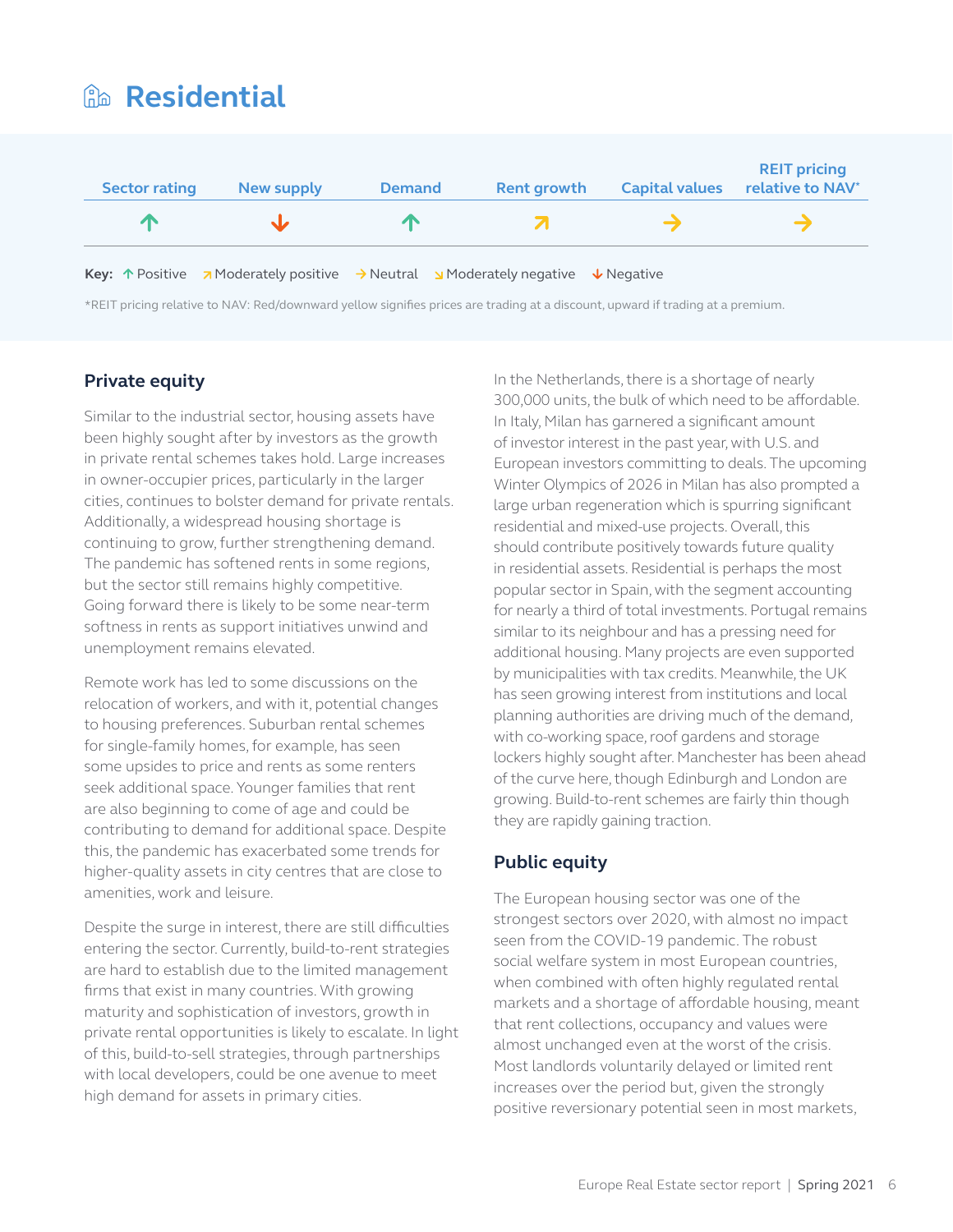this should be seen as delaying growth rather than forfeiting it. In less regulated markets such as the UK and Finland, rental growth slowed and vacancies picked up slightly due to higher friction in re-letting during lockdowns and new competing supply from the short-term letting market. Despite this, rental growth slowed rather than reversed and should correct once the situation normalises.

Given the strong demand and limited supply of affordable housing in most markets both rents and values are expected to continue growing. The greatest

uncertainty for the sector comes from regulatory uncertainty and the sectors perceived high correlation with long-term interest rates. Regarding the former, fears of tighter rent restrictions limit the economic argument for the investment in new supply needed to increase affordability sustainably. Meanwhile the latter, inflation-indexed rents suggest the level of real rates and not nominal rates should be the real concern, with any slight tick-up in inflation passed through to tenants. With no dramatic change expected, the sector is trading close to NAV.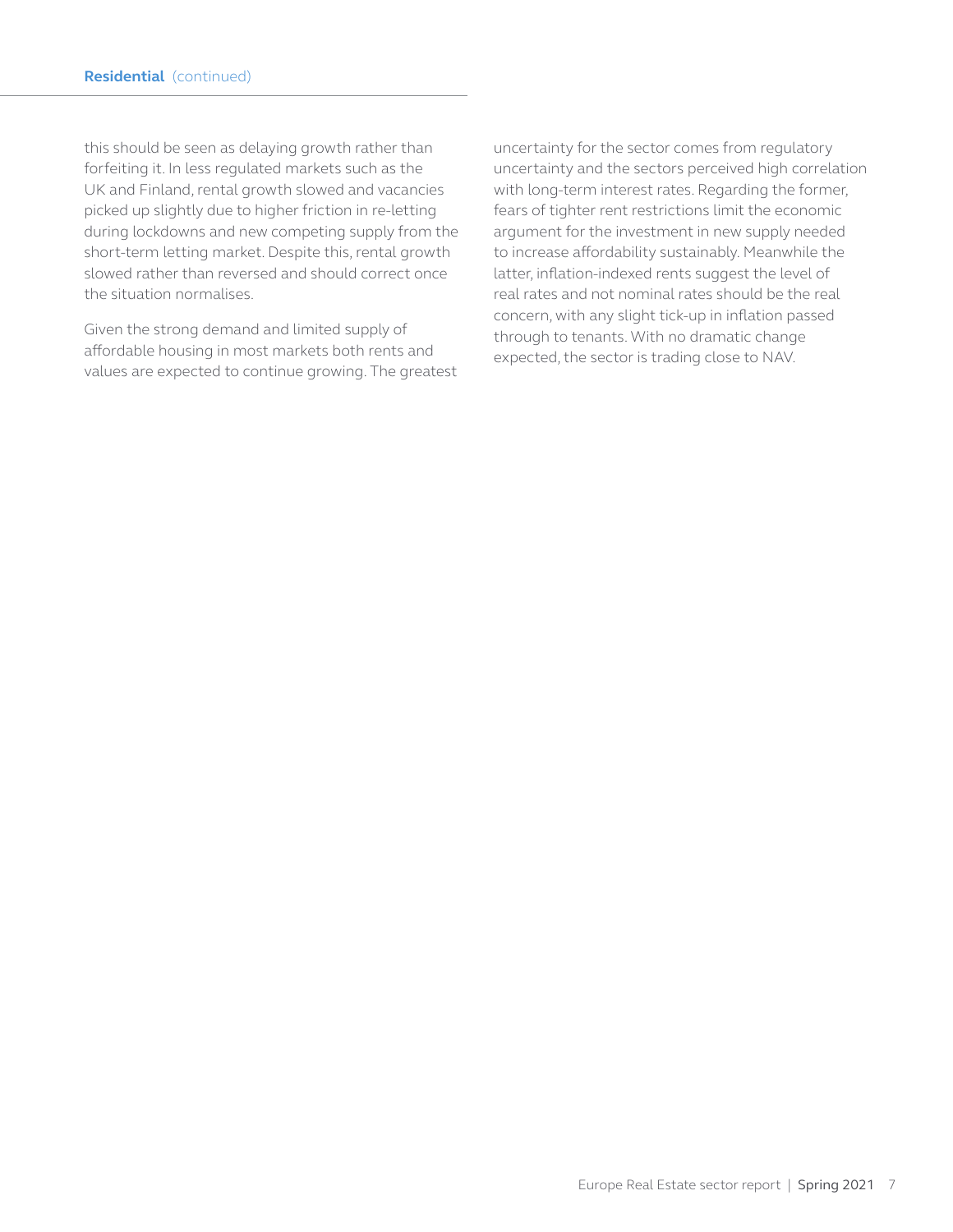



\*REIT pricing relative to NAV: Red/downward yellow signifies prices are trading at a discount, upward if trading at a premium.

#### **Private equity**

Hotel demand has seen an unprecedented decline with tourism, business and conferences sharply impacted by COVID-19. Continental Europe has been particularly hard hit by government-mandated lockdowns and slower vaccine distribution relative to the UK and U.S. Room rates have fallen sharply, and previously sold-out destinations are struggling with unthinkably low occupancy levels. Global destinations such as Paris, London, Rome and Barcelona have been hit particularly hard. Even though owners and operators are struggling with the collapse in leisure and corporate travel decline, there are few signs of financial stress speaking to ongoing forbearance by lenders, the vast majority of which are private. This dichotomy between occupier weakness and capital market strength speaks to the wall of liquidity in Europe making investment opportunities scarce in the current environment.

As a result of strict lockdowns, there has been some cyclical decline in the sector but there could also be longer lasting structural demand changes. Business travel in particular could be impacted as video conferences gain popularity. Although it is yet uncertain how much this will impact the hotel industry, it is increasingly likely that the meetings/conventions segment of the hotel industry will be impacted.

As a result of the pandemic, the hotel industry is unlikely to rebound until vaccination gathers significant pace. Unfortunately, Europe has been slow to roll out its vaccination program in comparison to the U.S. and UK. Once vaccination picks up, however, we expect the hotel industry to emerge

from its slumber. Particularly, once international travel begins to return to prior levels. Due to the uncertainty surrounding a rebound, pricing has been sluggish to adequately reflect the risk. As such, many private owners are holding onto their assets until the transactions market picks up.

#### **Public equity**

Hotels are a relatively small listed sector in Europe, with only one index play available (Swedish listed pan-European player Pandox, an asset-heavy non-REIT) while other non-index plays are mostly through asset light operators. The sector has generally underperformed the broader property index since the onset of COVID-19 as most hotels were shut in the initial lockdowns (spring to early summer) but domestic leisure and some domestic business travel returned strongly over the summer period, with occupancy improving to approximately 50% of pre-COVID levels before falling off sharply again as the second waves of lockdowns hit in late autumn. As in the case of privately-held assets, suburban and rural locations have fared better through COVID-19 so far, with travel to larger cities slower to return when travel restrictions have eased.

Since the beginning of COVID-19, hotel NAV estimates have declined approximately 10% compared to NAV estimates for the broader listed sector which are flat. At year end, asset heavy hotel stocks traded at approximately 20% discounts to consensus NAV reflecting caution around timing of re-openings and the slower rollout of vaccinations in continental Europe. Asset light players have outperformed on the vaccine-related rally over recent months and are now trading close to pre-COVID highs.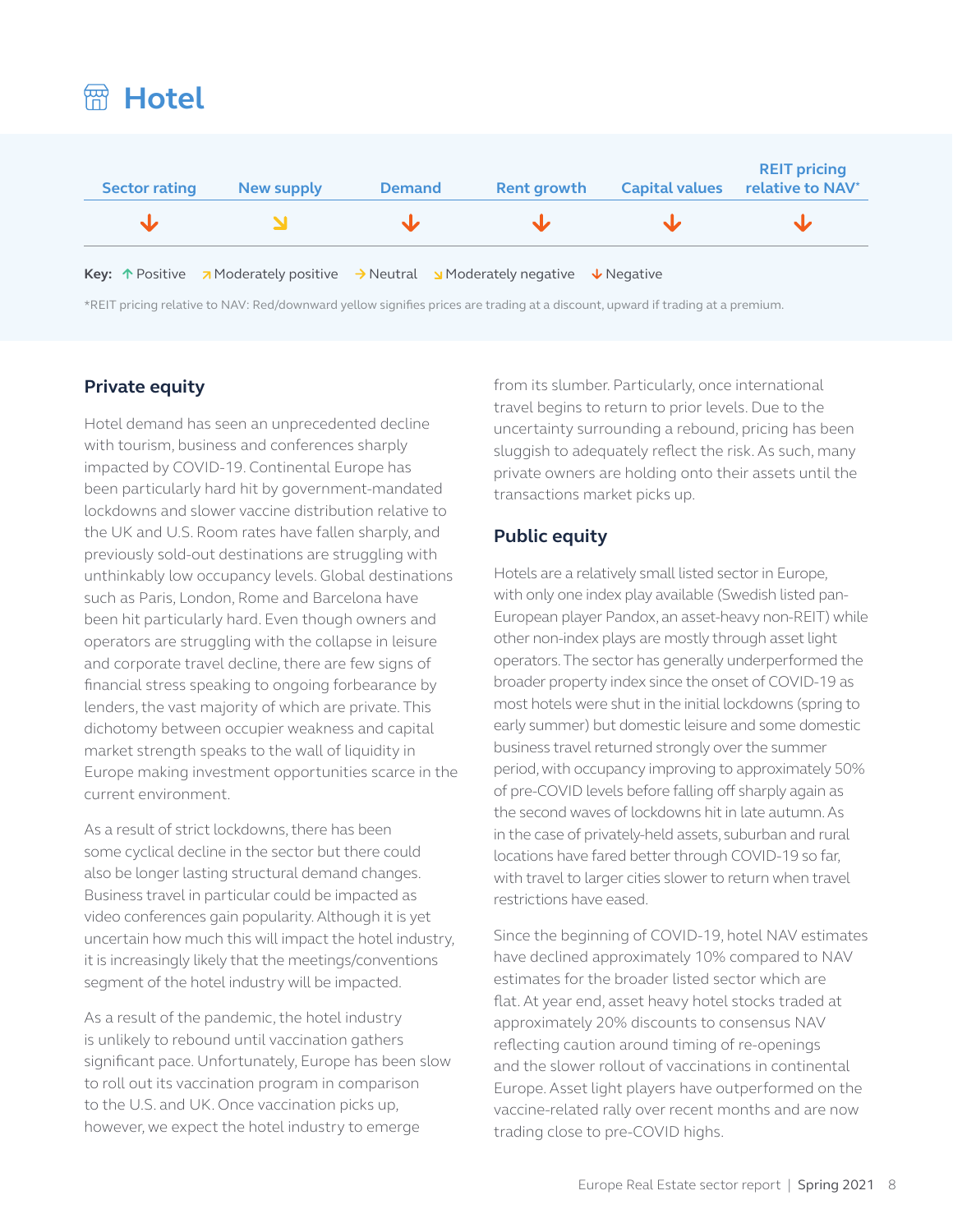## **Retail**



\*REIT pricing relative to NAV: Red/downward yellow signifies prices are trading at a discount, upward if trading at a premium.

#### **Private equity**

Although the retail sector has been impacted the most by the pandemic, the damage has been less than feared. Bankruptcies have risen but have been largely present in the clothing/fashion segment. There will undoubtedly be continued rental declines across most retail formats in the short term, however, due to the acceleration of structural shifts. Capital values are also expected to come under some pressure before reaching a "new normal".

There have been standouts, however, largely due to the heterogeneity of online shopping across Europe. Spain, for example, has seen a lesser impact due to a low e-commerce penetration rate driving occupancy levels in shopping centres near 94%. Prime yields ticked up modestly by 25bps with no price dislocation seen in grocery-anchored supermarkets. Meanwhile, the UK has seen a larger disruption with an outsized presence of online shopping. Regardless, there will be near-term pains for the sector across all regions until rents and values stablise. Going forward, the path towards stabilisation will be largely impacted by the ongoing vaccination process.

In France, different retail formats reacted very differently to the crisis. While yields remained stable on high street retail and retail-parks, shopping centre yields ticked up slightly. Although shopping centres represented 42% of the investment market in 2020, it is important to note that a single transaction (sale of 53% of Unibail-Rodamco-Westfield's (URW)) represented 58% of invested volume on this asset class. At the other end of the spectrum, retails parks represented

only 17% of investments, but were limited by the offer rather than the demand, confirming the attractiveness of do-it-yourself (DIY) stores seen in other European countries. Even though foreign investors paused, local investors stepped up and took down 82% of transaction volume compared with 64% in 2019. A key trend in the retail market is the dichotomy between "essential" and "non-essential" retail while e-commerce penetration continues to gain.

Convenience and grocery retail stick out as the crèmede-la-crème due to the ongoing need for groceries, which often contributes sizeable foot traffic for convenience assets. Hypermarkets and supermarkets have also outperformed in some regions, particularly southern Europe. Additionally, DIY locations have outperformed as home improvement accelerates alongside prolonged lockdowns.

#### **Public equity**

Retail was the weakest sector in 2020, significantly underperforming all other property types. Existing adverse structural trends were accelerated by the COVID-19 pandemic, with widespread lockdowns forcing faster adoption of e-commerce and disproportionately punishing the previously stronger areas of retail-like leisure and London's West End. Similar to private real estate, convenience and food sub-sectors were more resilient. With shops shut for extended periods and many governments banning evictions for non-payment, rent collections fell as tenants were either unable or unwilling to pay rents when due, while landlords were also forced to offer concessions to help their tenants survive.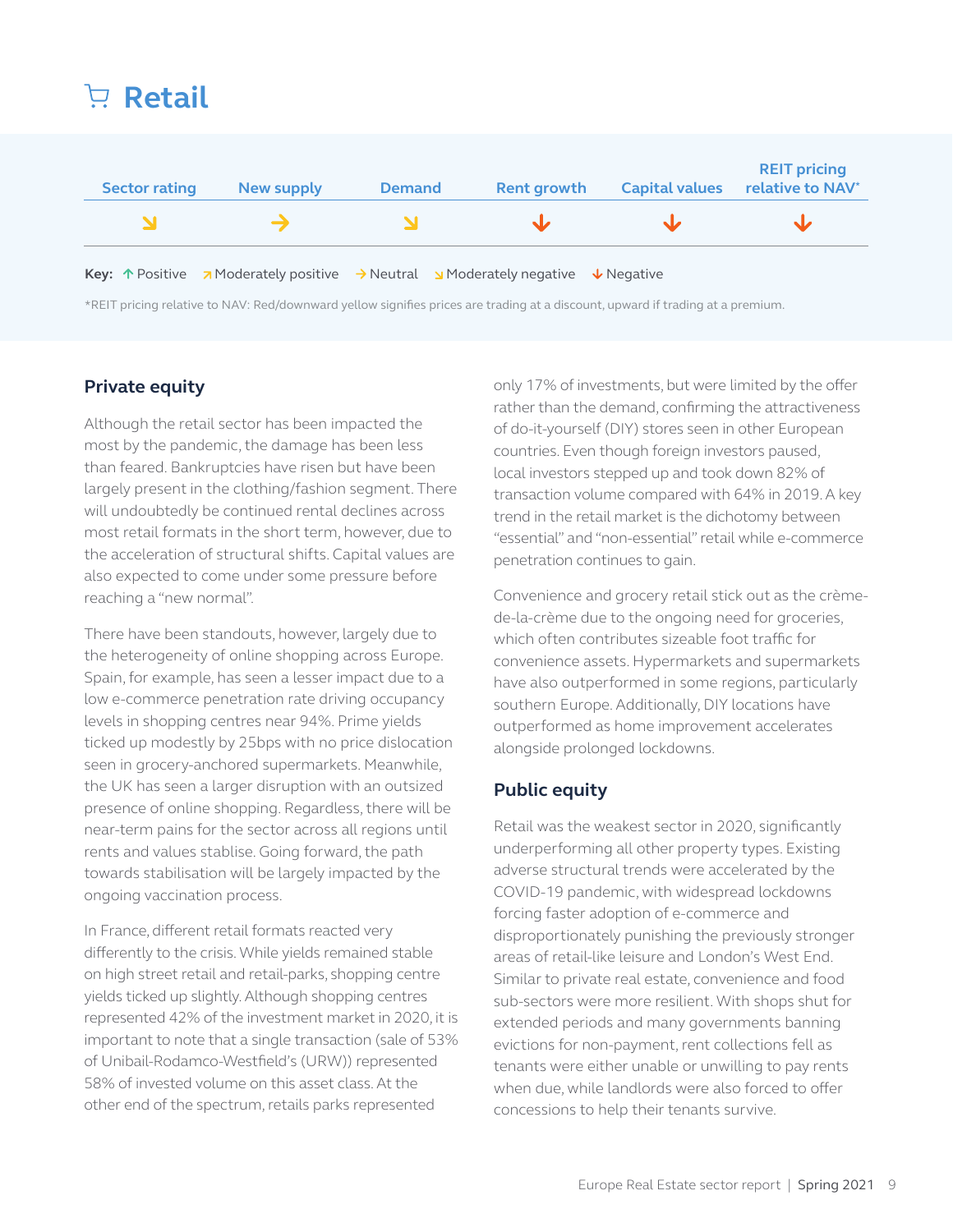Recently renewed lockdowns indicate the pressure on rents will continue this year. While national vaccination programs give hope that retail footfall should recover by the summer, an expected rise in vacancies from retail bankruptcies and weak demand means rents are expected to fall further before reaching a sustainable level, perhaps with a higher proportion of turnover-based rents required in the future. A surplus of sellers (with some forced

by balance-sheet weakness into being price-takers), combined with the reluctance of potential buyers to step in when no bottom is visible, means values are expected to continue falling this year. Unsurprisingly given this depressing outlook, retail REITs trade at large discounts to NAV, at an average of 45% below last published NAV. Retail property owners are increasingly looking at repurposing excess space for alternative uses where this makes economic sense.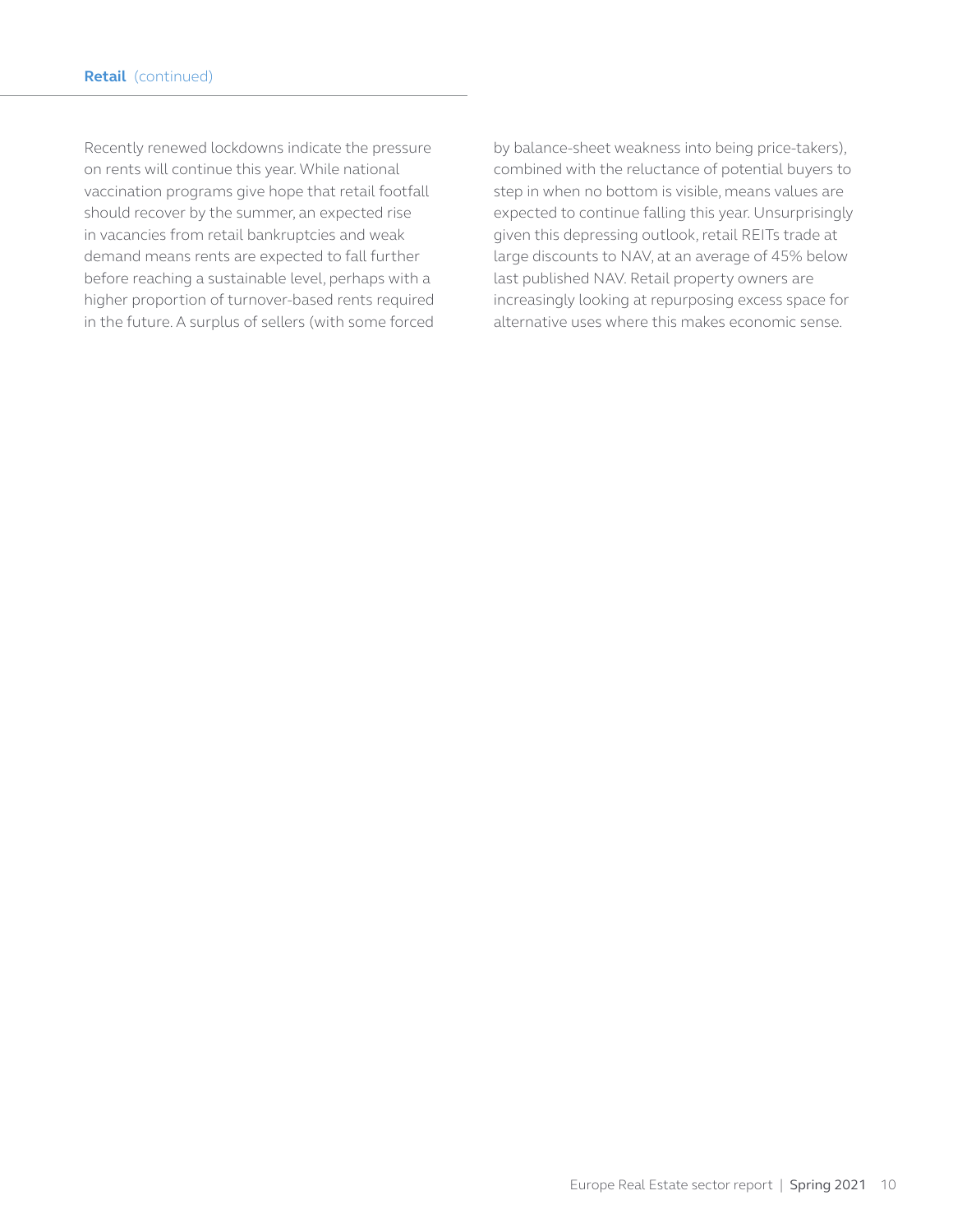

\*REIT pricing relative to NAV: Red/downward yellow signifies prices are trading at a discount, upward if trading at a premium.

The European market for healthcare real estate continues to grow substantially, reflecting the demographic structure of the continent. However, there are material differences in the structure and use of healthcare across Europe. Northern European countries make greater use of assisted care and senior living facilities compared to the south where it is common to find multi-generation living arrangements across households. As a result, the nature of healthcare real estate varies quite widely and understanding the subtle nuances by country becomes critical for investors in assessing opportunities in this sector.

 **Healthcare**

In the north, particularly in Germany, the Netherlands and Austria, there is a strong demand for medical office buildings as well as long-term care communities. The COVID-19 pandemic has also boosted demand for medical centres among institutional investors. Medical office buildings can be marketed relatively easily because of their similarity to office buildings and the tenancy agreements usually run for 10 years or more. Moreover, medical professionals tend to be sticky tenants which usually revolves around restrictions on admission. And this is also where an investor needs to understand the relative positioning of the synergies with other tenants. While medical centres make a lot of sense and offer long-term cash flows, understanding their unique structure and co-location tenants is critical for investment strategies.

The market for long-term care is also growing among the wealthier European markets with Germany once again becoming an important investment destination given its demographic and income profile. Interestingly, a series of legal regulations since 2018 have encouraged patients to seek outpatient care rather than hospitalisation. Operators have been quick to recognise this and have established long-term care facilities which are generally less regulated than hospitals and require fewer nursing staff, enabling higher fees for operators. The challenge emerging is that long-term care is not borne by national insurance but by insurance funds which once again highlights the granular understanding of local regulations that investors need to understand.

In southern European countries, cultural norms, as well as lower income levels, have led to a lower adoption of long-term care facilities. Instead, countries such as Portugal and Spain, have become a growing market for senior private housing catering primarily to foreign residents with higher disposable incomes. Spain represents a large opportunity pool, however. With one of the highest life expectancies and a growing elderly population, the country is experiencing a lack of supply for current and future residents. Much of the stock also lacks institutional ownership, but the consolidation is underway. In Portugal, higher income residents are also expected to create demand for such retirement communities which can deepen the pool for institutional capital.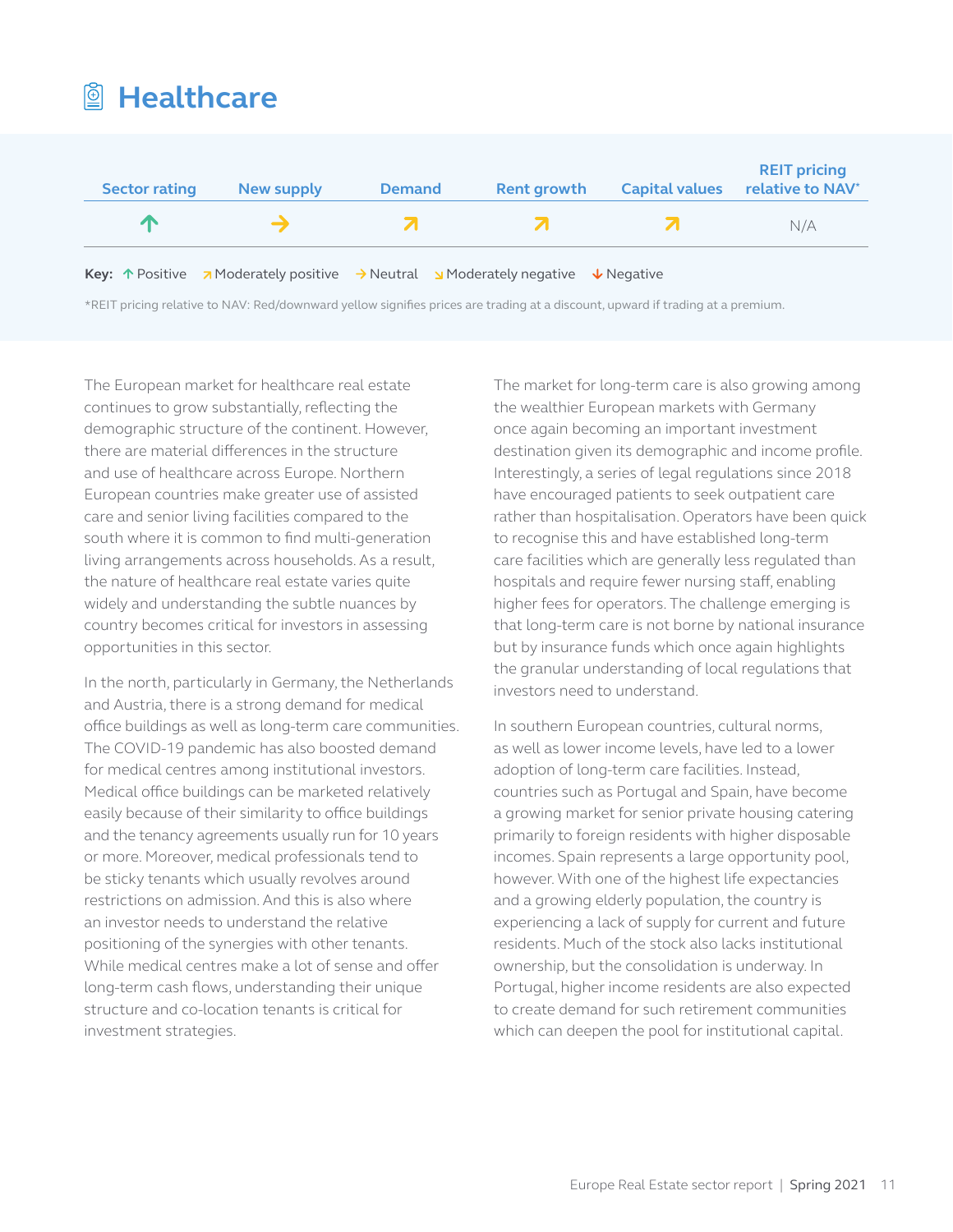

\*REIT pricing relative to NAV: Red/downward yellow signifies prices are trading at a discount, upward if trading at a premium.

The pandemic has focused investor attention towards data centres as an asset class that has become a vital cog in the infrastructure of the European economy. Data usage is growing exponentially higher among consumers and businesses, leading to greater demand for the product type. The main occupier groups are the co-location operators and the cloud service providers, with the latter under huge pressure to expand. In order to do so, they are taking space in co-location assets, partnering with developers and developing their own assets. To meet this surge, colocation groups (traditional owners of data centres) are responding through evolving lease contracts and an institutionalisation of their operating model. Location is key and co-location operators and hyperscalers are fighting for space. The intense use of data is only going to increase as enterprises begin to re-imagine what their set-up should look like and are looking to set up scalable models utilising co-location space and public cloud space.

 **Data centres**

The main markets in Europe are Frankfurt, London, Amsterdam and Paris, collectively known as the FLAP markets. Of these, London is the largest with around 40% of the total FLAP supply, followed by Frankfurt (25%), Amsterdam (23%) and Paris (12%).

Paris is the most constrained market, with the lowest vacancy rate. Frankfurt is currently seeing a huge spike in occupier demand currently and the most development activity. However, the majority of the development pipeline, which can be measured through the pipeline of power coming to the market from the national grid, is already reserved by end users for the foreseeable future.

Due to the lack of development opportunities in the FLAP markets, data centre companies are also looking at secondary locations to house less latency-sensitive activities and to move certain activities closer to specific populations. These secondary locations include Madrid, Barcelona, Geneva, Zurich, Milan, Poland and the Nordics.

As more groups gain investment credit ratings, we can expect to see more sale and leaseback transactions as they can achieve more attractive yields and they are not so reliant on holding the real estate to bolster their credit rating. Likewise, as enterprises re-imagine their IT infrastructure, they generally move away from holding their own data centres and this should increase investment activity.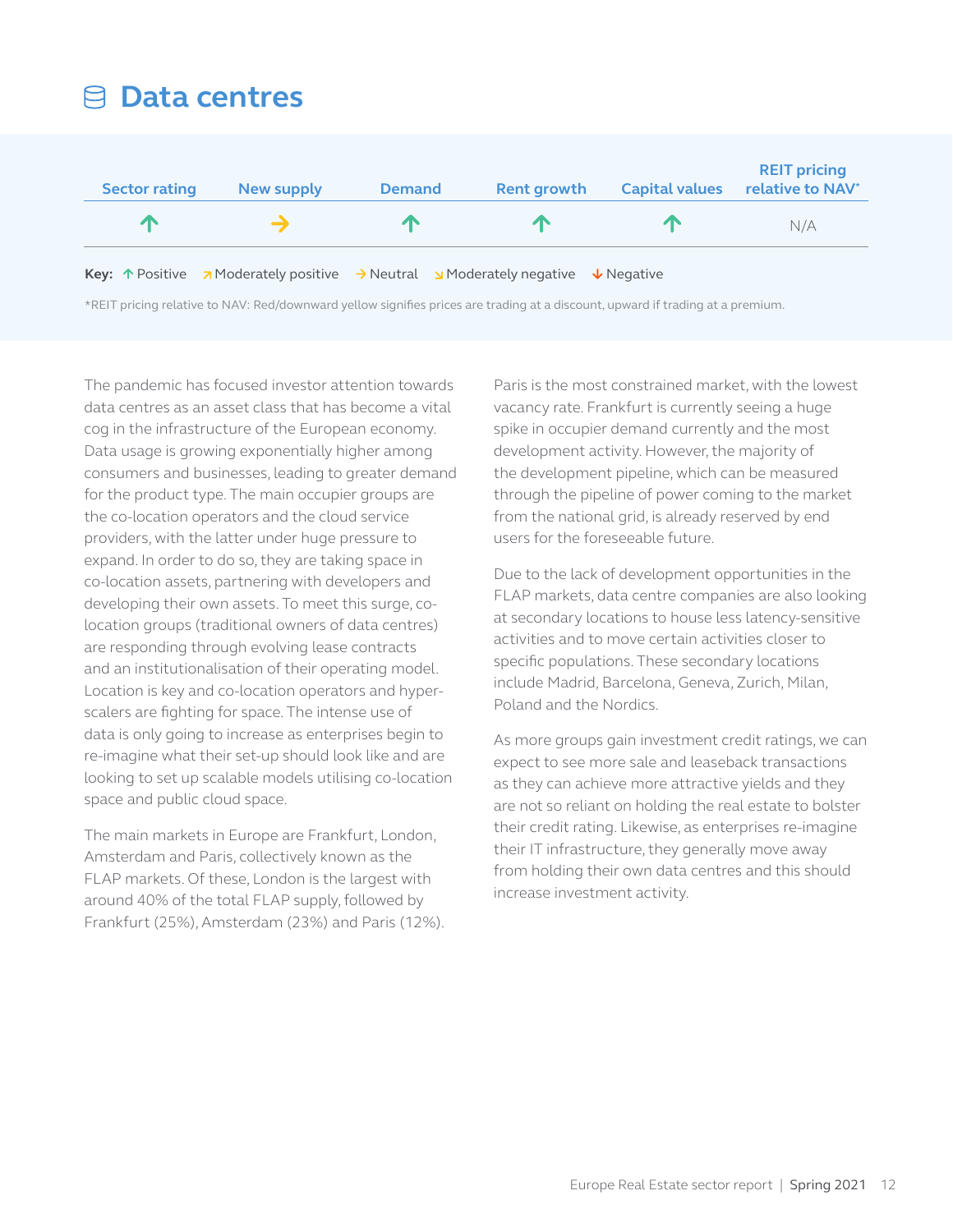## *a Student housing*

| <b>Sector rating</b> | New supply | <b>Demand</b> | <b>Rent growth</b>                                                                                                              | <b>Capital values</b>    | <b>REIT pricing</b><br>relative to NAV* |
|----------------------|------------|---------------|---------------------------------------------------------------------------------------------------------------------------------|--------------------------|-----------------------------------------|
| $\sqrt{2}$           |            | $\bigwedge$   | $\overline{\phantom{a}}$                                                                                                        | $\overline{\phantom{a}}$ | N/A                                     |
|                      |            |               | <b>Key:</b> $\Upsilon$ Positive <b>7</b> Moderately positive $\rightarrow$ Neutral <b>N</b> Moderately negative $\vee$ Negative |                          |                                         |

\*REIT pricing relative to NAV: Red/downward yellow signifies prices are trading at a discount, upward if trading at a premium.

A well-established institutional property type in the U.S. and UK, student housing is becoming a significant investment destination on continental Europe. While traditional educational powerhouses, such as Germany and France, continue to be highly sought after, growth in world-class educational establishments across Europe is spurring a spate of housing opportunities. For example, in Spain, there is a structural shortage in supply with an estimated 97,000 beds available while approximately 470,000 are required. Spain has a very large number of international students (30%) and represents a large chunk of demand. Most existing product is outdated and not in institutional ownership, making this sector ripe for investment opportunities. Portugal is a similar story with the majority of student housing provided informally. Given a large number of foreign students (50,000), there is potential opportunity for institutional ownership and management of student housing particularly in the traditional "student" cities such as Lisbon, Porto, Coimbra and Braga.

Moving north, student housing is a much more established institutional asset class. Germany, Netherlands, France and the UK have very large student bodies with a significant international composition. These markets continue to attract strong institutional interest as the number of global students increase with many northern European institutions breaking into the top ranks of higher education. Cities like Paris, Milan, London, Cambridge and Oxford have large, well-established higher-education institutions and continue to generate strong global interest. The relative mismatch between demand and supply of modern student accommodation in these markets has led to a strong run up in values relative to conventional housing as well as a greater focus on build to core strategies given the relative attractiveness of development yields because of the high barriers to entry in many of these markets. We expect ongoing institutional interest in student housing not just in traditionally strong markets but also in cities establishing themselves as competitive centres of higher education.